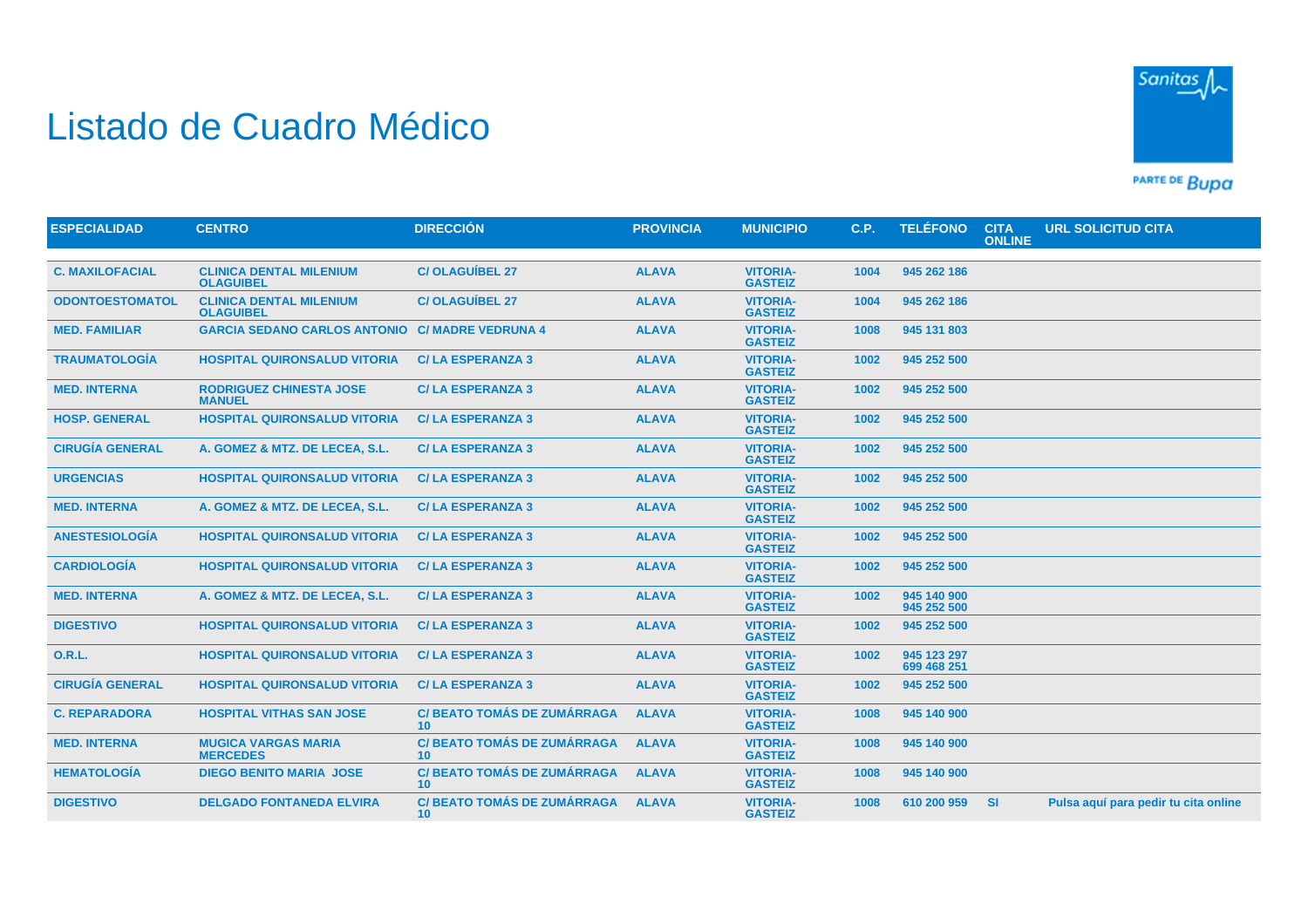| <b>UROLOGÍA</b>        | <b>HOSPITAL VITHAS SAN JOSE</b>                                      | <b>C/BEATO TOMÁS DE ZUMÁRRAGA</b><br>10 <sup>°</sup>  | <b>ALAVA</b> | <b>VITORIA-</b><br><b>GASTEIZ</b> | 1008 | 945 140 900<br>945 009 090 |
|------------------------|----------------------------------------------------------------------|-------------------------------------------------------|--------------|-----------------------------------|------|----------------------------|
| <b>CIRUGÍA GENERAL</b> | <b>MARTINEZ DE ARAGON REMIREZ</b><br><b>DE ESPARZA GABRIEL JESUS</b> | <b>C/BEATO TOMÁS DE ZUMÁRRAGA</b><br>10 <sup>°</sup>  | <b>ALAVA</b> | <b>VITORIA-</b><br><b>GASTEIZ</b> | 1008 | 945 140 900                |
| <b>CIRUGÍA GENERAL</b> | <b>CENDOYA ANSOLA IGNACIO</b>                                        | <b>C/BEATO TOMÁS DE ZUMÁRRAGA</b><br>10 <sup>°</sup>  | <b>ALAVA</b> | <b>VITORIA-</b><br><b>GASTEIZ</b> | 1008 | 945 140 900                |
| <b>UROLOGIA</b>        | <b>SAIZ SANSI ABEL</b>                                               | <b>C/ BEATO TOMÁS DE ZUMÁRRAGA</b><br>10 <sup>°</sup> | <b>ALAVA</b> | <b>VITORIA-</b><br><b>GASTEIZ</b> | 1008 | 945 140 900<br>677 302 049 |
| <b>ANESTESIOLOGÍA</b>  | <b>HOSPITAL VITHAS SAN JOSE</b>                                      | <b>C/BEATO TOMÁS DE ZUMÁRRAGA</b><br>10 <sup>1</sup>  | <b>ALAVA</b> | <b>VITORIA-</b><br><b>GASTEIZ</b> | 1008 | 945 140 900<br>945 009 090 |
| <b>DIGESTIVO</b>       | <b>HOSPITAL VITHAS SAN JOSE</b>                                      | <b>C/BEATO TOMÁS DE ZUMÁRRAGA</b><br>10 <sup>°</sup>  | <b>ALAVA</b> | <b>VITORIA-</b><br><b>GASTEIZ</b> | 1008 | 945 140 900                |
| <b>C. VASCULAR</b>     | <b>VASCUNOR, CIRUJANOS</b><br><b>VASCULARES DEL NORTE, S.L.P.</b>    | <b>C/ BEATO TOMÁS DE ZUMÁRRAGA</b><br>10 <sup>°</sup> | <b>ALAVA</b> | <b>VITORIA-</b><br><b>GASTEIZ</b> | 1008 |                            |
| <b>PSIQUIATRIA</b>     | <b>CASO USERO CARLOS FRANCISCO</b>                                   | <b>C/ BEATO TOMÁS DE ZUMÁRRAGA</b><br>10 <sup>°</sup> | <b>ALAVA</b> | <b>VITORIA-</b><br><b>GASTEIZ</b> | 1008 | 945 140 900<br>945 009 090 |
| <b>URGENCIAS</b>       | <b>HOSPITAL VITHAS SAN JOSE</b>                                      | <b>C/BEATO TOMÁS DE ZUMÁRRAGA</b><br>10 <sup>°</sup>  | <b>ALAVA</b> | <b>VITORIA-</b><br><b>GASTEIZ</b> | 1008 | 945 140 900                |
| <b>FISIOTERAPIA</b>    | <b>ANGULEMA SERVICIOS MEDICOS</b>                                    | <b>C/ ANGULEMA 3</b>                                  | <b>ALAVA</b> | <b>VITORIA-</b><br><b>GASTEIZ</b> | 1004 | 945 120 300                |
| <b>DERMATOLOGIA</b>    | <b>SHI KHA DUE, S.L.</b>                                             | <b>PLZ AMÁRICA 4</b>                                  | <b>ALAVA</b> | <b>VITORIA-</b><br><b>GASTEIZ</b> | 1005 | 945 146 600<br>945 230 958 |
| <b>CIRUGÍA GENERAL</b> | A. GOMEZ & MTZ. DE LECEA, S.L.                                       | <b>PLZ AMÁRICA 4</b>                                  | <b>ALAVA</b> | <b>VITORIA-</b><br><b>GASTEIZ</b> | 1005 | 945 146 600                |
| <b>DERMATOLOGÍA</b>    | <b>BERRIDI TABERNA DANIEL</b>                                        | <b>C/ MANUEL IRADIER 24</b>                           | <b>ALAVA</b> | <b>VITORIA-</b><br><b>GASTEIZ</b> | 1005 | 945 233 886                |
| <b>FISIOTERAPIA</b>    | <b>CENTRO MEDICO AIALA</b>                                           | <b>AVD ZUMALAKARREGUI 3 PISO</b><br><b>BAJO</b>       | <b>ALAVA</b> | <b>LAUDIO-LLODIO</b>              | 1400 | 946 726 682                |
| <b>MED. FAMILIAR</b>   | <b>GIL BENGOA FRANCISCO JAVIER</b>                                   | <b>C/ FRONTOI KALEA 2 CITA PREVIA</b><br>609885743    | <b>ALAVA</b> | <b>AMURRIO</b>                    | 1470 | 690 253 397<br>609 885 743 |
| <b>PSICOLOGÍA</b>      | <b>VARGAS REAL FRANCISCA</b>                                         | <b>C/FLORIDA 58</b>                                   | <b>ALAVA</b> | <b>VITORIA-</b><br><b>GASTEIZ</b> | 1005 | 660 299 661<br>945 565 443 |
| <b>ANESTESIOLOGIA</b>  | <b>DOCTORES REY &amp; TRUJILLO</b><br><b>ANESTESISTAS, S.C.</b>      | <b>C/LA ESPERANZA 3</b>                               | <b>ALAVA</b> | <b>VITORIA-</b><br><b>GASTEIZ</b> | 1002 | 945 121 689<br>945 252 500 |
| <b>GINECOLOGIA</b>     | <b>HOSPITAL QUIRONSALUD VITORIA</b>                                  | <b>C/LA ESPERANZA 3</b>                               | <b>ALAVA</b> | <b>VITORIA-</b><br><b>GASTEIZ</b> | 1002 | 945 252 500                |
| <b>UROLOGÍA</b>        | <b>HOSPITAL QUIRONSALUD VITORIA</b>                                  | <b>C/LA ESPERANZA 3</b>                               | <b>ALAVA</b> | <b>VITORIA-</b><br><b>GASTEIZ</b> | 1002 | 945 123 297<br>945 121 689 |
| <b>C. VASCULAR</b>     | <b>HOSPITAL QUIRONSALUD VITORIA</b>                                  | <b>C/LA ESPERANZA 3</b>                               | <b>ALAVA</b> | <b>VITORIA-</b><br><b>GASTEIZ</b> | 1002 | 945 252 500                |
| <b>PSIQUIATRÍA</b>     | <b>HOSPITAL QUIRONSALUD VITORIA</b>                                  | <b>C/LA ESPERANZA 3</b>                               | <b>ALAVA</b> | <b>VITORIA-</b><br><b>GASTEIZ</b> | 1002 | 945 250 962<br>945 252 500 |
| <b>CIRUGÍA GENERAL</b> | <b>MARTINEZ DE ARAGON REMIREZ</b><br><b>DE ESPARZA GABRIEL JESUS</b> | <b>C/LA ESPERANZA 3</b>                               | <b>ALAVA</b> | <b>VITORIA-</b><br><b>GASTEIZ</b> | 1002 | 945 252 522                |
| <b>FISIOTERAPIA</b>    | <b>YOLDI MITXELENA PEDRO MARIA</b>                                   | <b>C/ PINTOR VERA FAJARDO 14</b>                      | <b>ALAVA</b> | <b>VITORIA-</b><br><b>GASTEIZ</b> | 1008 | 945 200 473                |
| <b>UROLOGÍA</b>        | <b>RINCON MAYANS ANIBAL</b>                                          | <b>C/BEATO TOMÁS DE ZUMÁRRAGA</b><br>10 <sup>°</sup>  | <b>ALAVA</b> | <b>VITORIA-</b><br><b>GASTEIZ</b> | 1008 | 945 140 900<br>945 143 068 |
| <b>ANÁLISIS</b>        | <b>HOSPITAL VITHAS SAN JOSE</b>                                      | <b>C/ BEATO TOMÁS DE ZUMÁRRAGA</b><br>10 <sup>°</sup> | <b>ALAVA</b> | <b>VITORIA-</b><br><b>GASTEIZ</b> | 1008 | 945 140 900                |
| <b>GINECOLOGIA</b>     | <b>MARTINEZ ETAYO MIGUEL</b><br><b>FERNANDO</b>                      | <b>C/ BEATO TOMÁS DE ZUMÁRRAGA</b><br>10 <sup>°</sup> | <b>ALAVA</b> | <b>VITORIA-</b><br><b>GASTEIZ</b> | 1008 | 945 140 900                |
|                        |                                                                      |                                                       |              |                                   |      |                            |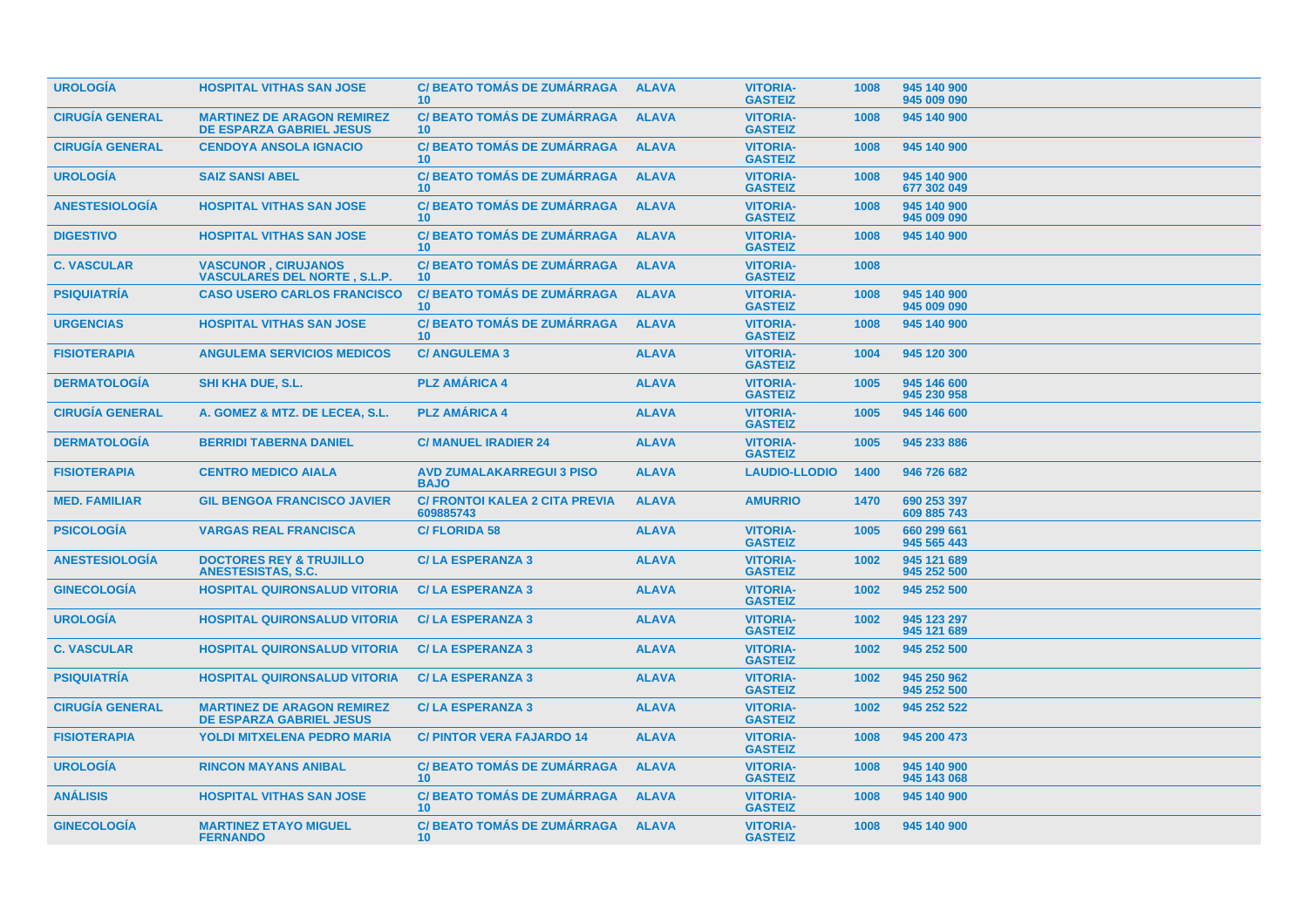| <b>GINECOLOGIA</b>     | <b>HOSPITAL VITHAS SAN JOSE</b>                                   | <b>C/ BEATO TOMÁS DE ZUMÁRRAGA</b><br>10 <sup>°</sup>                                     | <b>ALAVA</b> | <b>VITORIA-</b><br><b>GASTEIZ</b> | 1008 | 945 140 900                |
|------------------------|-------------------------------------------------------------------|-------------------------------------------------------------------------------------------|--------------|-----------------------------------|------|----------------------------|
| <b>CARDIOLOGÍA</b>     | <b>HOSPITAL VITHAS SAN JOSE</b>                                   | <b>C/BEATO TOMÁS DE ZUMÁRRAGA</b><br>10 <sup>1</sup>                                      | <b>ALAVA</b> | <b>VITORIA-</b><br><b>GASTEIZ</b> | 1008 | 945 140 900<br>945 133 221 |
| <b>CIRUGÍA GENERAL</b> | <b>SERVICIOS SANITARIOS DE ALAVA,</b><br>S.L.                     | <b>C/ BEATO TOMÁS DE ZUMÁRRAGA</b><br>10 <sup>°</sup>                                     | <b>ALAVA</b> | <b>VITORIA-</b><br><b>GASTEIZ</b> | 1008 | 945 140 900                |
| <b>CIRUGÍA GENERAL</b> | A. GOMEZ & MTZ. DE LECEA, S.L.                                    | <b>C/BEATO TOMÁS DE ZUMÁRRAGA</b><br>10 <sup>1</sup>                                      | <b>ALAVA</b> | <b>VITORIA-</b><br><b>GASTEIZ</b> | 1008 | 945 140 900                |
| <b>CIRUGÍA GENERAL</b> | <b>GOMEZ DE CARRERO FONCEA</b><br><b>JUAN CARLOS</b>              | <b>C/ BEATO TOMÁS DE ZUMÁRRAGA</b><br>10 <sup>1</sup>                                     | <b>ALAVA</b> | <b>VITORIA-</b><br><b>GASTEIZ</b> | 1008 | 945 140 900                |
| <b>PSICOLOGÍA</b>      | <b>MADRAZO ORTIZ DE MARTIODA</b><br><b>OKON</b>                   | <b>C/BEATO TOMÁS DE ZUMÁRRAGA</b><br>10 <sup>1</sup>                                      | <b>ALAVA</b> | <b>VITORIA-</b><br><b>GASTEIZ</b> | 1008 | 609 491 459                |
| <b>TRAUMATOLOGÍA</b>   | <b>TOBALINA ORTIZ RICARDO</b>                                     | <b>PLZ AMÁRICA 4</b>                                                                      | <b>ALAVA</b> | <b>VITORIA-</b><br><b>GASTEIZ</b> | 1005 | 945 146 600                |
| <b>TERAPIAS RESPIR</b> | <b>OXIMESA, S.L.</b>                                              | C/ PORTAL DE VERGARA (PAB. 2 A)<br>$\overline{2}$                                         | <b>ALAVA</b> | <b>VITORIA-</b><br><b>GASTEIZ</b> | 1013 | 902 212 333                |
| <b>FISIOTERAPIA</b>    | <b>CENTRO MEDICO AIALA</b>                                        | <b>C/IRITXUSI 4-6</b>                                                                     | <b>ALAVA</b> | <b>AMURRIO</b>                    | 1470 | 945 890 021                |
| <b>MED. FAMILIAR</b>   | <b>CENTRO MEDICO AIALA</b>                                        | <b>C/IRITXUSI 4-6</b>                                                                     | <b>ALAVA</b> | <b>AMURRIO</b>                    | 1470 | 945 890 021                |
| <b>C. VASCULAR</b>     | <b>VASCUNOR, CIRUJANOS</b><br><b>VASCULARES DEL NORTE, S.L.P.</b> | <b>C/BEATO TOMÁS DE ZUMÁRRAGA</b><br>8                                                    | <b>ALAVA</b> | <b>VITORIA-</b><br><b>GASTEIZ</b> | 1010 | 945 140 900                |
| <b>DERMATOLOGÍA</b>    | <b>UNIDERKOS SLP</b>                                              | <b>C/ FELICIAS OLAVE 3</b>                                                                | <b>ALAVA</b> | <b>VITORIA-</b><br><b>GASTEIZ</b> | 1007 | 945 003 399                |
| <b>ANÁLISIS</b>        | <b>BIOKILAB</b>                                                   | <b>C/IRITSUSI 4-6</b>                                                                     | <b>ALAVA</b> | <b>AMURRIO</b>                    | 1470 | 945 890 021                |
| <b>AREAS PEDIÁTRI.</b> | <b>TABERNERO BARRIO SILVIA</b>                                    | <b>C/ ANGULEMA 7</b>                                                                      | <b>ALAVA</b> | <b>VITORIA-</b><br><b>GASTEIZ</b> | 1004 | 945 770 287                |
| <b>MED. FAMILIAR</b>   | <b>LEJARAZU AZCARATE MERCEDES</b>                                 | <b>C/ ANGULEMA 7</b>                                                                      | <b>ALAVA</b> | <b>VITORIA-</b><br><b>GASTEIZ</b> | 1004 | 945 770 287                |
| <b>PSICOLOGÍA</b>      | DE LORENZO MARTINEZ DE UBAGO<br><b>PABLO</b>                      | C/SAN ANTONIO 32 2 IZQ<br><b>CÉNTRICO</b>                                                 | <b>ALAVA</b> | <b>VITORIA-</b><br><b>GASTEIZ</b> | 1005 | 645 733 446                |
| <b>ANÁLISIS</b>        | <b>NIMGENETICS GENOMICA Y</b><br><b>MEDICINA, S.L.</b>            | <b>C/ ATENCIÓN TELEFÓNICA</b><br><b>NIMGENETICS S/N CALL CENTER</b><br><b>NIMGENETICS</b> | <b>ALAVA</b> | <b>VITORIA-</b><br><b>GASTEIZ</b> |      | 1001 . 652 893 953         |
| <b>REUMATOLOGÍA</b>    | <b>TROJAOLA ZULUETA MARIA</b><br><b>LOURDES</b>                   | <b>C/SAN ANTONIO 25</b>                                                                   | <b>ALAVA</b> | <b>VITORIA-</b><br><b>GASTEIZ</b> | 1005 | 945 139 463                |
| <b>MED. INTERNA</b>    | <b>GARCIA RUIZ FERNANDO</b>                                       | <b>C/LA ESPERANZA 3</b>                                                                   | <b>ALAVA</b> | <b>VITORIA-</b><br><b>GASTEIZ</b> | 1002 |                            |
| <b>ALERGOLOGÍA</b>     | <b>DIEZ MELGOSA JUAN MARIA</b>                                    | <b>C/LA ESPERANZA 3</b>                                                                   | <b>ALAVA</b> | <b>VITORIA-</b><br><b>GASTEIZ</b> | 1002 | 945 121 689<br>945 123 105 |
| <b>ANESTESIOLOGÍA</b>  | <b>HOSPITAL QUIRONSALUD VITORIA</b>                               | <b>C/LA ESPERANZA 3</b>                                                                   | <b>ALAVA</b> | <b>VITORIA-</b><br><b>GASTEIZ</b> | 1002 | 699 468 251<br>945 252 500 |
| <b>TRAUMATOLOGÍA</b>   | <b>RUIZ SANCHEZ ANIBAL</b>                                        | <b>C/LA ESPERANZA 3</b>                                                                   | <b>ALAVA</b> | <b>VITORIA-</b><br><b>GASTEIZ</b> | 1002 | 945 252 500                |
| <b>TRAUMATOLOGÍA</b>   | <b>DIAZ DE ATAURI BOSCH JAIME</b>                                 | <b>C/LA ESPERANZA 3</b>                                                                   | <b>ALAVA</b> | <b>VITORIA-</b><br><b>GASTEIZ</b> | 1002 | 699 468 251<br>945 252 500 |
| <b>ENDOCRINOLOGÍA</b>  | <b>MUNGUIRA GONZALEZ MARIA</b><br><b>EUGENIA</b>                  | <b>C/BEATO TOMÁS DE ZUMÁRRAGA</b><br>10 <sup>°</sup>                                      | <b>ALAVA</b> | <b>VITORIA-</b><br><b>GASTEIZ</b> | 1008 | 945 140 900<br>945 009 090 |
| <b>UROLOGÍA</b>        | <b>SAIZ SANSI ABEL</b>                                            | <b>C/ BEATO TOMÁS DE ZUMÁRRAGA</b><br>10 <sup>°</sup>                                     | <b>ALAVA</b> | <b>VITORIA-</b><br><b>GASTEIZ</b> | 1008 | 945 140 900<br>945 143 068 |
| <b>GINECOLOGÍA</b>     | GINEFERT, S.L.                                                    | <b>C/BEATO TOMÁS DE ZUMÁRRAGA</b><br>10 <sup>°</sup>                                      | <b>ALAVA</b> | <b>VITORIA-</b><br><b>GASTEIZ</b> | 1008 | 945 140 900                |
|                        |                                                                   |                                                                                           |              |                                   |      |                            |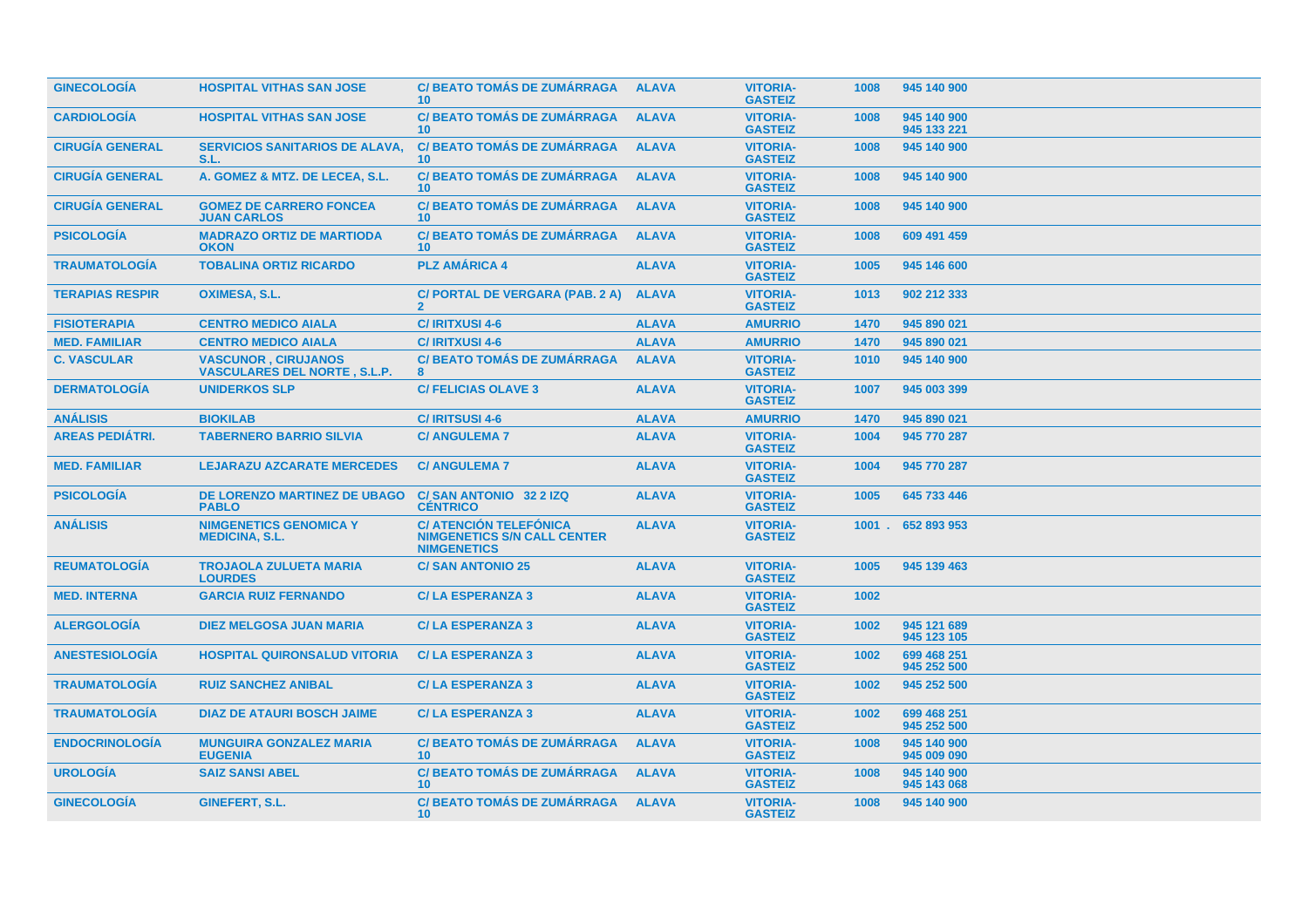| <b>TRAUMATOLOGÍA</b>   | <b>GANDIA MANCHOLA JUAN</b>                                     | <b>C/ BEATO TOMÁS DE ZUMÁRRAGA</b><br>10 <sup>1</sup>   | <b>ALAVA</b> | <b>VITORIA-</b><br><b>GASTEIZ</b> | 1008 | 945 140 900                |
|------------------------|-----------------------------------------------------------------|---------------------------------------------------------|--------------|-----------------------------------|------|----------------------------|
| <b>TRAUMATOLOGÍA</b>   | <b>DR. SERRANO MARIN, FRANCISCO</b><br><b>IGNACIO</b>           | <b>C/BEATO TOMÁS DE ZUMÁRRAGA</b><br>10 <sup>1</sup>    | <b>ALAVA</b> | <b>VITORIA-</b><br><b>GASTEIZ</b> | 1008 | 945 140 900<br>609 901 091 |
| <b>TRAUMATOLOGIA</b>   | <b>TOBALINA ORTIZ RICARDO</b>                                   | <b>C/ BEATO TOMÁS DE ZUMÁRRAGA</b><br>10 <sup>1</sup>   | <b>ALAVA</b> | <b>VITORIA-</b><br><b>GASTEIZ</b> | 1008 | 945 140 900<br>945 009 090 |
| <b>O.R.L.</b>          | <b>MOHAMED YOUSSOUF AHMED</b><br><b>SALEM</b>                   | <b>C/BEATO TOMÁS DE ZUMÁRRAGA</b><br>10 <sup>°</sup>    | <b>ALAVA</b> | <b>VITORIA-</b><br><b>GASTEIZ</b> | 1008 | 945 140 900<br>945 009 090 |
| <b>AREAS PEDIÁTRI.</b> | <b>HOSPITAL VITHAS SAN JOSE</b>                                 | <b>C/ BEATO TOMÁS DE ZUMÁRRAGA</b><br>10 <sup>°</sup>   | <b>ALAVA</b> | <b>VITORIA-</b><br><b>GASTEIZ</b> | 1008 | 945 140 900                |
| <b>AREAS PEDIATRI.</b> | <b>BERMEJO VELASCO MARIA</b><br><b>ESMERALDA</b>                | <b>C/BEATO TOMÁS DE ZUMÁRRAGA</b><br>10 <sup>°</sup>    | <b>ALAVA</b> | <b>VITORIA-</b><br><b>GASTEIZ</b> | 1008 | 945 140 900<br>945 009 090 |
| <b>TRAUMATOLOGÍA</b>   | <b>UNIDAD DE CIRUGIA</b><br><b>ARTROSCOPICA</b>                 | <b>C/BEATO TOMÁS DE ZUMÁRRAGA</b><br>10                 | <b>ALAVA</b> | <b>VITORIA-</b><br><b>GASTEIZ</b> | 1008 | 945 140 900<br>945 252 077 |
| <b>TRAUMATOLOGIA</b>   | <b>REY SOPENA JOSE MANUEL</b>                                   | <b>C/ BEATO TOMAS DE ZUMARRAGA</b><br>10 <sup>1</sup>   | <b>ALAVA</b> | <b>VITORIA-</b><br><b>GASTEIZ</b> | 1008 | 945 140 900<br>945 009 090 |
| <b>CIRUGIA GENERAL</b> | <b>SERVICIOS SANITARIOS DE ALAVA.</b><br>S.L.                   | <b>C/ BEATO TOMÁS DE ZUMÁRRAGA</b><br>10                | <b>ALAVA</b> | <b>VITORIA-</b><br><b>GASTEIZ</b> | 1008 | 945 148 906<br>945 140 900 |
| <b>NEUROFISIOLOGIA</b> | <b>HOSPITAL VITHAS SAN JOSE</b>                                 | <b>C/BEATO TOMÁS DE ZUMÁRRAGA</b><br>10 <sup>°</sup>    | <b>ALAVA</b> | <b>VITORIA-</b><br><b>GASTEIZ</b> | 1008 | 945 140 900                |
| 0.R.L.                 | <b>RODRIGUEZ GOMEZ ENRIQUE</b>                                  | <b>C/ BEATO TOMÁS DE ZUMÁRRAGA</b><br>10 <sup>°</sup>   | <b>ALAVA</b> | <b>VITORIA-</b><br><b>GASTEIZ</b> | 1008 | 945 140 900<br>945 009 090 |
| <b>MED. FAMILIAR</b>   | <b>SANTAOLALLA SANCHEZ JAVIER</b>                               | <b>C/BEATO TOMÁS DE ZUMÁRRAGA</b><br>10 <sup>°</sup>    | <b>ALAVA</b> | <b>VITORIA-</b><br><b>GASTEIZ</b> | 1008 | 945 140 900                |
| <b>TRAUMATOLOGÍA</b>   | <b>DE LOS MOZOS BOZALONGO</b><br><b>ROBERTO</b>                 | <b>C/BEATO TOMÁS DE ZUMÁRRAGA</b><br>10 <sup>°</sup>    | <b>ALAVA</b> | <b>VITORIA-</b><br><b>GASTEIZ</b> | 1008 |                            |
| <b>ANESTESIOLOGÍA</b>  | <b>DOCTORES REY &amp; TRUJILLO</b><br><b>ANESTESISTAS, S.C.</b> | <b>C/BEATO TOMÁS DE ZUMÁRRAGA</b><br>10 <sup>°</sup>    | <b>ALAVA</b> | <b>VITORIA-</b><br><b>GASTEIZ</b> | 1008 | 945 140 900<br>945 009 090 |
| <b>UROLOGÍA</b>        | <b>INFANTE RIAÑO RICARDO</b>                                    | <b>PLZ AMÁRICA 4</b>                                    | <b>ALAVA</b> | <b>VITORIA-</b><br><b>GASTEIZ</b> | 1005 | 945 146 600                |
| <b>ENDOCRINOLOGÍA</b>  | <b>MUNGUIRA GONZALEZ MARIA</b><br><b>EUGENIA</b>                | <b>PLZ AMÁRICA 4</b>                                    | <b>ALAVA</b> | <b>VITORIA-</b><br><b>GASTEIZ</b> | 1005 | 945 146 600                |
| <b>AREAS PEDIÁTRI.</b> | <b>BERMEJO VELASCO MARIA</b><br><b>ESMERALDA</b>                | <b>PLZ AMÁRICA 4</b>                                    | <b>ALAVA</b> | <b>VITORIA-</b><br><b>GASTEIZ</b> | 1005 | 945 146 600                |
| <b>FISIOTERAPIA</b>    | <b>ANGULEMA SERVICIOS MEDICOS</b>                               | C/ PINTOR TOMÁS ALFARO 11 BAJO ALAVA                    |              | <b>VITORIA-</b><br><b>GASTEIZ</b> | 1008 | 945 242 800                |
| <b>O.R.L.</b>          | <b>GARCIA SARDON RAFAEL</b>                                     | <b>C/LA ESPERANZA 3</b>                                 | <b>ALAVA</b> | <b>VITORIA-</b><br><b>GASTEIZ</b> | 1002 | 945 252 500                |
| <b>TRANSPORTE</b>      | <b>LARRIALDIAK ANBULANTZIAK SL</b>                              | <b>C/ VENTA DE LA ESTRELLA 6</b><br><b>PABELLON 124</b> | <b>ALAVA</b> | <b>VITORIA-</b><br><b>GASTEIZ</b> | 1006 | 945 150 830                |
| <b>LOGOPEDIA</b>       | <b>ADARE</b>                                                    | <b>AVD GASTEIZ 52</b>                                   | <b>ALAVA</b> | <b>VITORIA-</b><br><b>GASTEIZ</b> | 1012 | 945 046 819<br>654 518 705 |
| <b>TRAUMATOLOGÍA</b>   | <b>GAY-POBES VITORIA ANDRES</b><br><b>MARIA</b>                 | <b>C/ BEATO TOMÁS DE ZUMÁRRAGA</b><br>12 <sup>2</sup>   | <b>ALAVA</b> | <b>VITORIA-</b><br><b>GASTEIZ</b> | 1008 | 945 140 900                |
| <b>MED. FAMILIAR</b>   | <b>GRUPO MEDICO AVENIDA GASTEIZ</b>                             | <b>AVD GASTEIZ 78</b>                                   | <b>ALAVA</b> | <b>VITORIA-</b><br><b>GASTEIZ</b> | 1012 | 945 248 250                |
| <b>LOGOPEDIA</b>       | <b>ARGIA</b>                                                    | <b>C/ CERCAS BAJAS 22</b>                               | <b>ALAVA</b> | <b>VITORIA-</b><br><b>GASTEIZ</b> | 1008 | 945 288 221                |
| <b>MED. INTERNA</b>    | <b>MUGICA VARGAS MARIA</b><br><b>MERCEDES</b>                   | <b>C/LA ESPERANZA 3</b>                                 | <b>ALAVA</b> | <b>VITORIA-</b><br><b>GASTEIZ</b> | 1002 | 945 121 689<br>945 252 500 |
| <b>DERMATOLOGIA</b>    | <b>HOSPITAL QUIRONSALUD VITORIA</b>                             | <b>C/LA ESPERANZA 3</b>                                 | <b>ALAVA</b> | <b>VITORIA-</b><br><b>GASTEIZ</b> | 1002 | 945 252 500                |
|                        |                                                                 |                                                         |              |                                   |      |                            |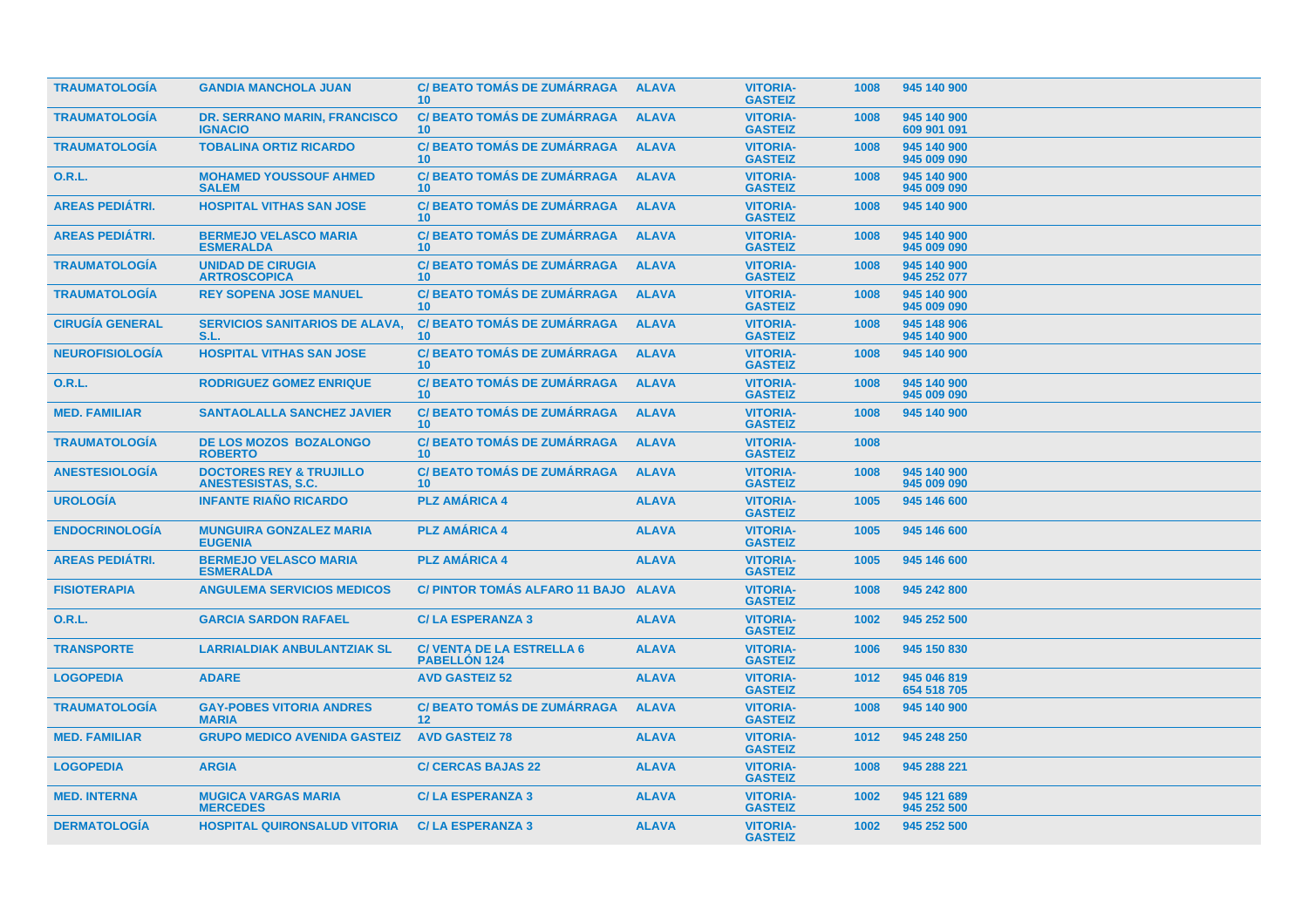| <b>ENFERMERÍA</b>      | <b>HOSPITAL QUIRONSALUD VITORIA</b>                    | <b>C/LA ESPERANZA 3</b>                               | <b>ALAVA</b> | <b>VITORIA-</b><br><b>GASTEIZ</b> | 1002 | 945 252 500                |           |                                      |  |
|------------------------|--------------------------------------------------------|-------------------------------------------------------|--------------|-----------------------------------|------|----------------------------|-----------|--------------------------------------|--|
| <b>ANÁLISIS</b>        | <b>HOSPITAL QUIRONSALUD VITORIA</b>                    | <b>C/LA ESPERANZA 3</b>                               | <b>ALAVA</b> | <b>VITORIA-</b><br><b>GASTEIZ</b> | 1002 | 945 252 500                |           |                                      |  |
| <b>HEMATOLOGÍA</b>     | <b>HOSPITAL QUIRONSALUD VITORIA</b>                    | <b>C/LA ESPERANZA 3</b>                               | <b>ALAVA</b> | <b>VITORIA-</b><br><b>GASTEIZ</b> | 1002 | 945 121 689<br>945 252 077 |           |                                      |  |
| <b>CIRUGÍA GENERAL</b> | <b>FUENTES AZCOITIA JOSE IGNACIO</b><br><b>CARMELO</b> | <b>C/LA ESPERANZA 3</b>                               | <b>ALAVA</b> | <b>VITORIA-</b><br><b>GASTEIZ</b> | 1002 | 945 252 522                |           |                                      |  |
| <b>O.R.L.</b>          | <b>GARCIA SARDON RAFAEL</b>                            | <b>C/LA ESPERANZA 3</b>                               | <b>ALAVA</b> | <b>VITORIA-</b><br><b>GASTEIZ</b> | 1002 | 945 121 689<br>945 123 105 |           |                                      |  |
| <b>C. CARDIOVASC.</b>  | <b>HOSPITAL VITHAS SAN JOSE</b>                        | <b>C/BEATO TOMÁS DE ZUMÁRRAGA</b><br>10 <sup>°</sup>  | <b>ALAVA</b> | <b>VITORIA-</b><br><b>GASTEIZ</b> | 1008 | 945 140 900                |           |                                      |  |
| <b>NEUMOLOGÍA</b>      | <b>HOSPITAL VITHAS SAN JOSE</b>                        | <b>C/BEATO TOMÁS DE ZUMÁRRAGA</b><br>10               | <b>ALAVA</b> | <b>VITORIA-</b><br><b>GASTEIZ</b> | 1008 | 945 140 900                |           |                                      |  |
| <b>MED. INTERNA</b>    | <b>HOSPITAL VITHAS SAN JOSE</b>                        | <b>C/BEATO TOMÁS DE ZUMÁRRAGA</b><br>10 <sup>°</sup>  | <b>ALAVA</b> | <b>VITORIA-</b><br><b>GASTEIZ</b> | 1008 | 945 140 900                |           |                                      |  |
| <b>NEUROLOGÍA</b>      | <b>HOSPITAL VITHAS SAN JOSE</b>                        | <b>C/ BEATO TOMÁS DE ZUMÁRRAGA</b><br>10 <sup>1</sup> | <b>ALAVA</b> | <b>VITORIA-</b><br><b>GASTEIZ</b> | 1008 | 945 140 900                |           |                                      |  |
| <b>CIRUGÍA GENERAL</b> | <b>FUENTES AZCOITIA JOSE IGNACIO</b><br><b>CARMELO</b> | <b>C/BEATO TOMÁS DE ZUMÁRRAGA</b><br>10 <sup>°</sup>  | <b>ALAVA</b> | <b>VITORIA-</b><br><b>GASTEIZ</b> | 1008 | 945 140 900                |           |                                      |  |
| <b>TRAUMATOLOGÍA</b>   | <b>TRAUMATOLOGIA Y COLUMNA</b><br><b>VITORIA</b>       | <b>C/ BEATO TOMÁS DE ZUMÁRRAGA</b><br>10 <sup>°</sup> | <b>ALAVA</b> | <b>VITORIA-</b><br><b>GASTEIZ</b> | 1008 | 662 128 842<br>945 143 068 |           |                                      |  |
| <b>PSICOLOGIA</b>      | <b>HOSPITAL VITHAS SAN JOSE</b>                        | <b>C/BEATO TOMÁS DE ZUMÁRRAGA</b><br>10 <sup>1</sup>  | <b>ALAVA</b> | <b>VITORIA-</b><br><b>GASTEIZ</b> | 1008 | 945 140 900                |           |                                      |  |
| <b>GINECOLOGÍA</b>     | <b>IBARRA RUIZ DE AZUA MARIA DEL</b><br><b>CARMEN</b>  | <b>C/ BEATO TOMÁS DE ZUMÁRRAGA</b><br>10 <sup>°</sup> | <b>ALAVA</b> | <b>VITORIA-</b><br><b>GASTEIZ</b> | 1008 | 945 140 900                |           |                                      |  |
| <b>TRAUMATOLOGÍA</b>   | <b>GAISAN ISASMENDI JESUS MANUEL</b>                   | <b>C/BEATO TOMÁS DE ZUMÁRRAGA</b><br>10               | <b>ALAVA</b> | <b>VITORIA-</b><br><b>GASTEIZ</b> | 1008 | 945 140 900                |           |                                      |  |
| <b>HEMATOLOGIA</b>     | <b>HOSPITAL VITHAS SAN JOSE</b>                        | <b>C/BEATO TOMÁS DE ZUMÁRRAGA</b><br>10 <sup>1</sup>  | <b>ALAVA</b> | <b>VITORIA-</b><br><b>GASTEIZ</b> | 1008 | 945 140 900<br>945 133 221 |           |                                      |  |
| <b>HOSP. GENERAL</b>   | <b>HOSPITAL VITHAS SAN JOSE</b>                        | <b>C/BEATO TOMÁS DE ZUMÁRRAGA</b><br>10               | <b>ALAVA</b> | <b>VITORIA-</b><br><b>GASTEIZ</b> | 1008 | 945 140 900                |           |                                      |  |
| <b>DIGESTIVO</b>       | <b>DELGADO FONTANEDA ELVIRA</b>                        | <b>C/BEATO TOMÁS DE ZUMÁRRAGA</b><br>10 <sup>°</sup>  | <b>ALAVA</b> | <b>VITORIA-</b><br><b>GASTEIZ</b> | 1008 | 945 140 900                | <b>SI</b> | Pulsa aquí para pedir tu cita online |  |
| <b>MED. FAMILIAR</b>   | <b>DENSIESTUDIO</b>                                    | <b>C/ BEATO TOMÁS DE ZUMÁRRAGA</b><br>10 <sup>°</sup> | <b>ALAVA</b> | <b>VITORIA-</b><br><b>GASTEIZ</b> | 1008 | 945 140 900                |           |                                      |  |
| <b>MED. INTERNA</b>    | <b>CATALAN RAMOS JOSE IGNACIO</b>                      | <b>C/BEATO TOMÁS DE ZUMÁRRAGA</b><br>10 <sup>°</sup>  | <b>ALAVA</b> | <b>VITORIA-</b><br><b>GASTEIZ</b> | 1008 | 945 140 900                |           |                                      |  |
| <b>TRAUMATOLOGÍA</b>   | <b>DE LOS MOZOS BOZALONGO</b><br><b>ROBERTO</b>        | <b>PLZ AMÁRICA 4</b>                                  | <b>ALAVA</b> | <b>VITORIA-</b><br><b>GASTEIZ</b> | 1005 | 945 146 600                |           |                                      |  |
| <b>ALERGOLOGÍA</b>     | <b>AUDICANA BERSATEGUI MARIA</b><br><b>TERESA</b>      | <b>C/ PLAZA AMARICA 4</b>                             | <b>ALAVA</b> | <b>VITORIA-</b><br><b>GASTEIZ</b> | 1005 | 945 146 600                |           |                                      |  |
| <b>ENFERMERÍA</b>      | <b>CENTRO MEDICO AIALA</b>                             | <b>AVD ZUMALAKARREGUI 3 PISO</b><br><b>BAJO</b>       | <b>ALAVA</b> | <b>LAUDIO-LLODIO</b>              | 1400 | 946 726 682                |           |                                      |  |
| <b>PODOLOGÍA</b>       | <b>CLINICA MONIKA CALLEJA</b>                          | <b>C/ LANDAZURI 9 MONIKA</b>                          | <b>ALAVA</b> | <b>VITORIA-</b><br><b>GASTEIZ</b> | 1008 | 945 001 341                |           |                                      |  |
| <b>PSICOLOGÍA</b>      | <b>ADARE</b>                                           | <b>AVD GASTEIZ 52</b>                                 | <b>ALAVA</b> | <b>VITORIA-</b><br><b>GASTEIZ</b> | 1012 | 945 046 819<br>654 518 705 |           |                                      |  |
| <b>NEUROFISIOLOGÍA</b> | <b>INAKI CARRERO TOLOSA SLU</b>                        | C/ ADRIANO VI 14-16                                   | <b>ALAVA</b> | <b>VITORIA-</b><br><b>GASTEIZ</b> | 1008 | 634 434 364                |           |                                      |  |
| <b>OFTALMOLOGIA</b>    | <b>CENTRO OFTALMOLOGICO ARABA</b>                      | <b>C/FUEROS 26</b>                                    | <b>ALAVA</b> | <b>VITORIA-</b><br><b>GASTEIZ</b> | 1005 | 675 711 843<br>945 284 260 |           |                                      |  |
|                        |                                                        |                                                       |              |                                   |      |                            |           |                                      |  |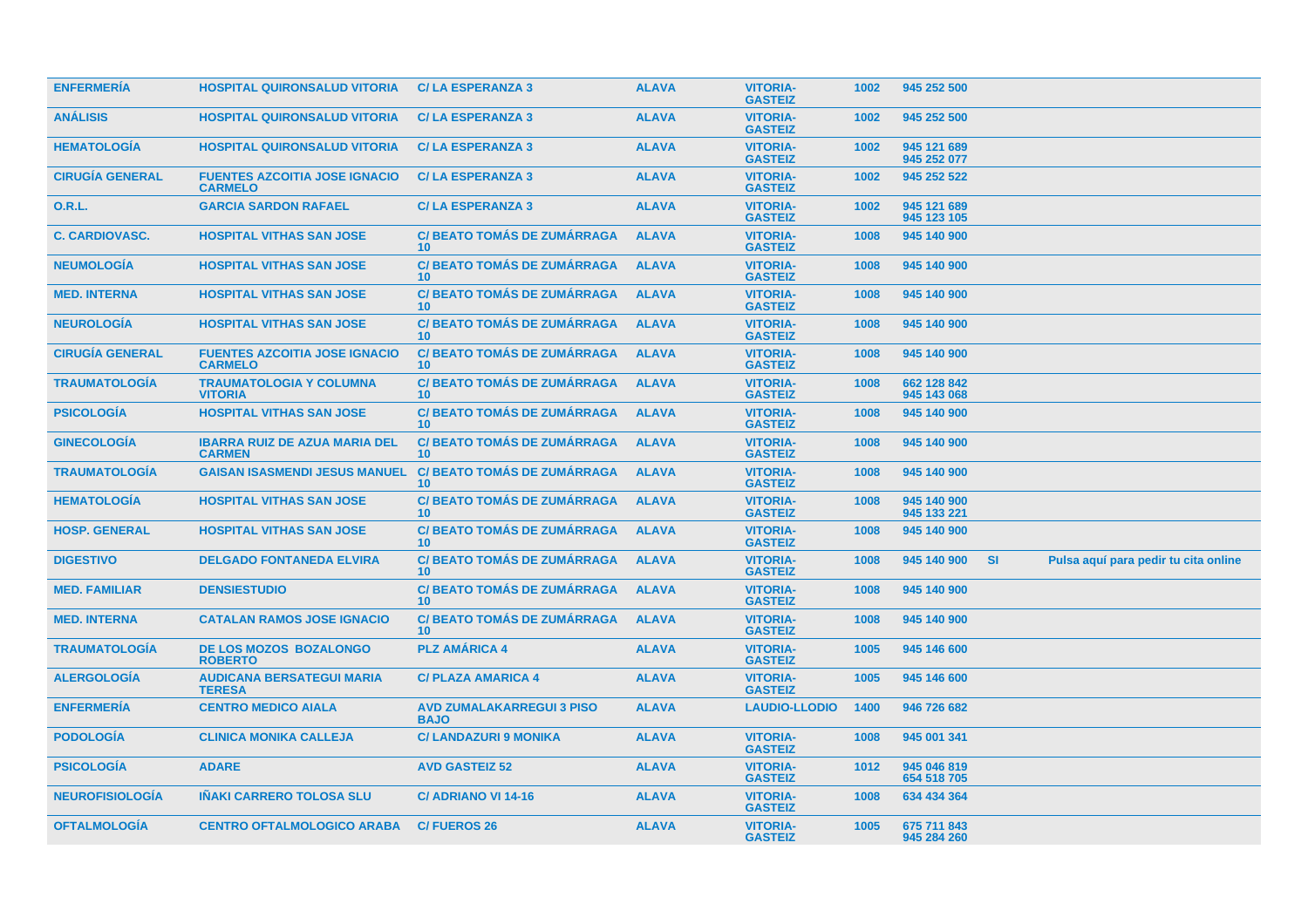| <b>HEMATOLOGÍA</b>     | <b>HOSPITAL QUIRONSALUD VITORIA</b>                   | <b>C/LA ESPERANZA 3</b>                                   | <b>ALAVA</b> | <b>VITORIA-</b><br><b>GASTEIZ</b> | 1002     | 945 123 297<br>945 121 689 |
|------------------------|-------------------------------------------------------|-----------------------------------------------------------|--------------|-----------------------------------|----------|----------------------------|
| <b>MED. INTERNA</b>    | <b>RODRIGUEZ CHINESTA JOSE</b><br><b>MANUEL</b>       | <b>C/LA ESPERANZA 3</b>                                   | <b>ALAVA</b> | <b>VITORIA-</b><br><b>GASTEIZ</b> | 1002     | 945 121 689<br>945 123 105 |
| <b>NEUROFISIOLOGÍA</b> | <b>HOSPITAL QUIRONSALUD VITORIA</b>                   | <b>C/LA ESPERANZA 3</b>                                   | <b>ALAVA</b> | <b>VITORIA-</b><br><b>GASTEIZ</b> | 1002     | 945 252 500                |
| <b>NEUMOLOGÍA</b>      | <b>HOSPITAL QUIRONSALUD VITORIA</b>                   | <b>C/LA ESPERANZA 3</b>                                   | <b>ALAVA</b> | <b>VITORIA-</b><br><b>GASTEIZ</b> | 1002     | 945 252 500                |
| <b>MED. INTERNA</b>    | <b>MUGICA VARGAS MARIA</b><br><b>MERCEDES</b>         | <b>C/LA ESPERANZA 3</b>                                   | <b>ALAVA</b> | <b>VITORIA-</b><br><b>GASTEIZ</b> | 1002     | 945 252 500                |
| <b>REUMATOLOGÍA</b>    | <b>HOSPITAL QUIRONSALUD VITORIA</b>                   | <b>C/LA ESPERANZA 3</b>                                   | <b>ALAVA</b> | <b>VITORIA-</b><br><b>GASTEIZ</b> | 1002     | 945 250 962<br>945 252 500 |
| <b>CARDIOLOGÍA</b>     | <b>HOSPITAL QUIRONSALUD VITORIA</b>                   | <b>C/LA ESPERANZA 3</b>                                   | <b>ALAVA</b> | <b>VITORIA-</b><br><b>GASTEIZ</b> | 1002     | 945 123 297<br>945 121 689 |
| <b>OFTALMOLOGÍA</b>    | <b>HOSPITAL QUIRONSALUD VITORIA</b>                   | <b>C/LA ESPERANZA 3</b>                                   | <b>ALAVA</b> | <b>VITORIA-</b><br><b>GASTEIZ</b> | 1002     | 945 252 500                |
| <b>UROLOGÍA</b>        | <b>INFANTE RIAÑO RICARDO</b>                          | <b>C/BEATO TOMÁS DE ZUMÁRRAGA</b><br>10 <sup>1</sup>      | <b>ALAVA</b> | <b>VITORIA-</b><br><b>GASTEIZ</b> | 1008     | 945 140 900<br>945 009 090 |
| <b>UROLOGÍA</b>        | <b>HOSPITAL VITHAS SAN JOSE</b>                       | <b>C/BEATO TOMÁS DE ZUMÁRRAGA</b><br>10 <sup>°</sup>      | <b>ALAVA</b> | <b>VITORIA-</b><br><b>GASTEIZ</b> | 1008     | 945 140 900                |
| <b>TRAUMATOLOGIA</b>   | <b>DIAZ DE ATAURI BOSCH JAIME</b>                     | <b>C/BEATO TOMÁS DE ZUMÁRRAGA</b><br>10 <sup>°</sup>      | <b>ALAVA</b> | <b>VITORIA-</b><br><b>GASTEIZ</b> | 1008     | 945 140 900<br>945 009 090 |
| <b>TRAUMATOLOGIA</b>   | <b>DR. SERRANO MARIN, FRANCISCO</b><br><b>IGNACIO</b> | <b>C/BEATO TOMÁS DE ZUMÁRRAGA</b><br>10 <sup>°</sup>      | <b>ALAVA</b> | <b>VITORIA-</b><br><b>GASTEIZ</b> | 1008     |                            |
| <b>CIRUGÍA GENERAL</b> | <b>HOSPITAL VITHAS SAN JOSE</b>                       | <b>C/BEATO TOMÁS DE ZUMÁRRAGA</b><br>10 <sup>1</sup>      | <b>ALAVA</b> | <b>VITORIA-</b><br><b>GASTEIZ</b> | 1008     | 945 140 900<br>945 009 090 |
| <b>OFTALMOLOGÍA</b>    | <b>CENTRO OFTALMOLOGICO ARABA</b>                     | <b>C/BEATO TOMÁS DE ZUMÁRRAGA</b><br>10 <sup>1</sup>      | <b>ALAVA</b> | <b>VITORIA-</b><br><b>GASTEIZ</b> | 1008     | 945 140 900                |
| <b>DERMATOLOGÍA</b>    | <b>UNIDERKOS SLP</b>                                  | <b>C/BEATO TOMÁS DE ZUMÁRRAGA</b><br>10 <sup>°</sup>      | <b>ALAVA</b> | <b>VITORIA-</b><br><b>GASTEIZ</b> | 1008     | 945 140 900<br>945 009 090 |
| <b>ANATOMOPATOLO.</b>  | <b>BIOKILAB</b>                                       | <b>C/ ARANZÁBAL 11</b>                                    | <b>ALAVA</b> | <b>VITORIA-</b><br><b>GASTEIZ</b> | 1008     | 945 230 178<br>635 739 309 |
| <b>ANÁLISIS</b>        | <b>BIOKILAB</b>                                       | <b>C/ ARANZÁBAL 11</b>                                    | <b>ALAVA</b> | <b>VITORIA-</b><br><b>GASTEIZ</b> | 1008     | 945 230 178<br>635 739 309 |
| <b>O.R.L.</b>          | <b>RODRIGUEZ GOMEZ ENRIQUE</b>                        | <b>C/FUEROS 26</b>                                        | <b>ALAVA</b> | <b>VITORIA-</b><br><b>GASTEIZ</b> | 1005     | 945 230 033                |
| <b>PSIQUIATRÍA</b>     | <b>UGARTE ALVARADO MARIA</b><br><b>BLANCA</b>         | <b>PLZ AMÁRICA 4</b>                                      | <b>ALAVA</b> | <b>VITORIA-</b><br><b>GASTEIZ</b> | 1005     | 945 146 600                |
| <b>O.R.L.</b>          | <b>MOHAMED YOUSSOUF AHMED</b><br><b>SALEM</b>         | <b>PLZ AMÁRICA 4</b>                                      | <b>ALAVA</b> | <b>VITORIA-</b><br><b>GASTEIZ</b> | 1005     | 945 146 600                |
| <b>DERMATOLOGÍA</b>    | <b>MORENO DIAZ DE GUEREÑU MARIA</b><br><b>JOSE</b>    | <b>PLZ AMÁRICA 4</b>                                      | <b>ALAVA</b> | <b>VITORIA-</b><br><b>GASTEIZ</b> | 1005     | 945 146 600                |
| <b>TRAUMATOLOGÍA</b>   | <b>DIAZ DE ATAURI BOSCH JAIME</b>                     | <b>C/ PLAZA AMARICA 4</b>                                 | <b>ALAVA</b> | <b>VITORIA-</b><br><b>GASTEIZ</b> | 1005     | 945 146 600<br>635 704 920 |
| <b>TRAUMATOLOGÍA</b>   | <b>SERVICIOS SANITARIOS LAUBIDEA</b>                  | <b>C/ESPERANZA 3</b>                                      | <b>ALAVA</b> | <b>VITORIA-</b><br><b>GASTEIZ</b> | $1001$ . | 945 252 500                |
| <b>TRAUMATOLOGÍA</b>   | <b>REY SOPENA JOSE MANUEL</b>                         | <b>C/ ANGULEMA 7</b>                                      | <b>ALAVA</b> | <b>VITORIA-</b><br><b>GASTEIZ</b> | 1004     | 945 770 287                |
| <b>PODOLOGÍA</b>       | <b>RAMIREZ DE LA PECIÑA</b><br><b>FERNANDEZ ANE</b>   | <b>PLZ SANTA BÁRBARA 3 KURSAL</b><br><b>CENTRO MEDICO</b> | <b>ALAVA</b> | <b>VITORIA-</b><br><b>GASTEIZ</b> | 1004     | 945 271 212                |
| <b>PSICOLOGIA</b>      | <b>ADARE</b>                                          | <b>C/GORBEA 25</b>                                        | <b>ALAVA</b> | <b>VITORIA-</b><br><b>GASTEIZ</b> | 1012     | 945 046 819<br>654 518 705 |
|                        |                                                       |                                                           |              |                                   |          |                            |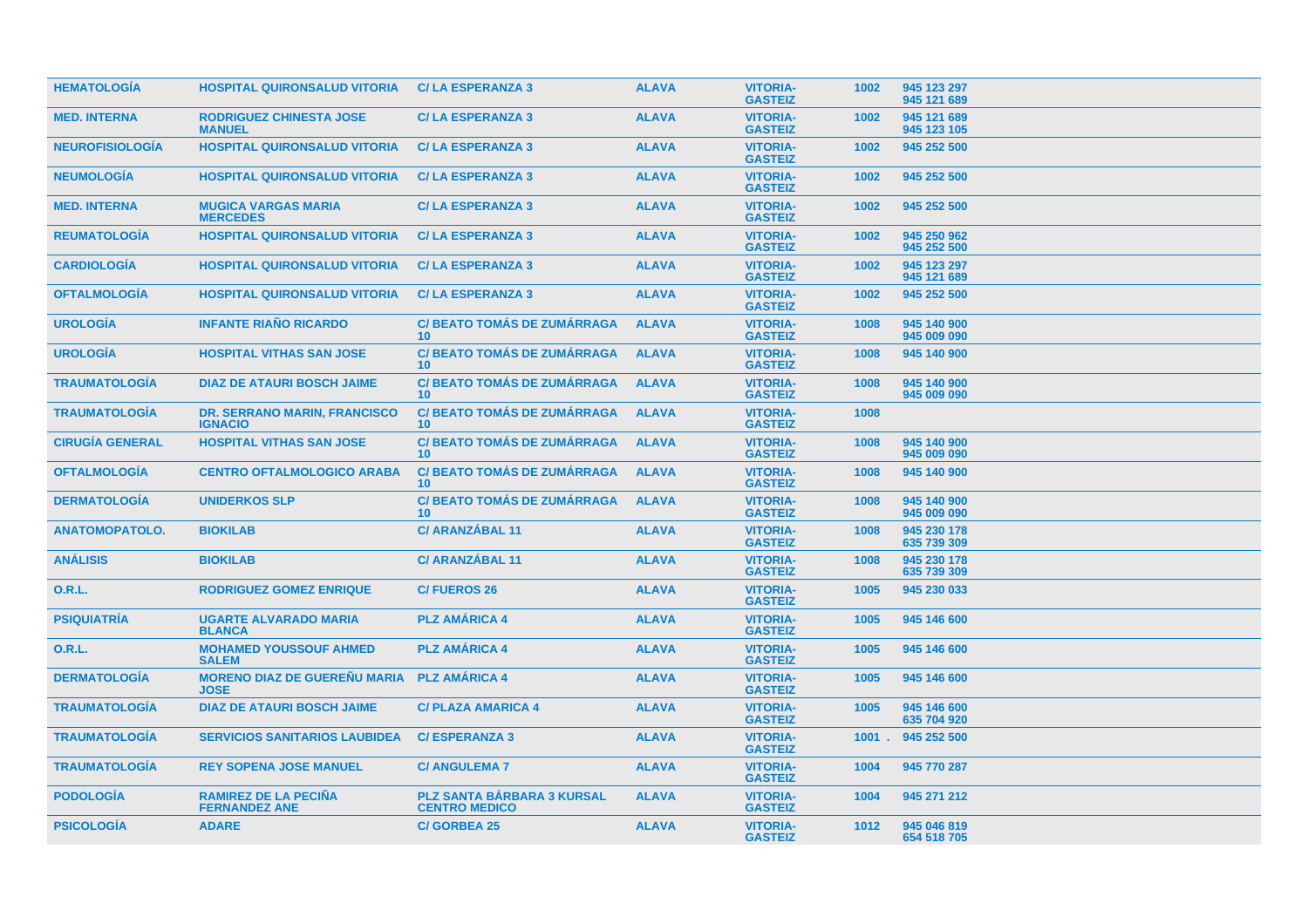| <b>MED. FAMILIAR</b>   | <b>LOPEZ PEREZ JAVIER</b>                                             | <b>C/JOSÉ MATÍA 36</b>                                | <b>ALAVA</b> | <b>LAUDIO-LLODIO</b>              | 1400 | 600 900 534                |
|------------------------|-----------------------------------------------------------------------|-------------------------------------------------------|--------------|-----------------------------------|------|----------------------------|
| <b>ANATOMOPATOLO.</b>  | <b>LABORATORIO DE CITOLOGIA Y</b><br><b>ANATOMIA PATOLOGICA, S.C.</b> | <b>C/RIOJA2</b>                                       | <b>ALAVA</b> | <b>VITORIA-</b><br><b>GASTEIZ</b> | 1005 | 945 287 847                |
| <b>ANÁLISIS</b>        | <b>LABORATORIO ECHEVARNE</b>                                          | <b>C/ADRIANO V132</b>                                 | <b>ALAVA</b> | <b>VITORIA-</b><br><b>GASTEIZ</b> | 1008 | 900 909 110                |
| <b>URGENCIAS</b>       | <b>HOSPITAL QUIRONSALUD VITORIA</b>                                   | <b>C/LA ESPERANZA 3</b>                               | <b>ALAVA</b> | <b>VITORIA-</b><br><b>GASTEIZ</b> | 1002 | 945 123 297<br>945 121 689 |
| <b>O.R.L.</b>          | <b>HOSPITAL QUIRONSALUD VITORIA</b>                                   | <b>C/LA ESPERANZA 3</b>                               | <b>ALAVA</b> | <b>VITORIA-</b><br><b>GASTEIZ</b> | 1002 | 945 252 500                |
| <b>MED. INTERNA</b>    | <b>GARCIA RUIZ FERNANDO</b>                                           | <b>C/LA ESPERANZA 3</b>                               | <b>ALAVA</b> | <b>VITORIA-</b><br><b>GASTEIZ</b> | 1002 | 945 140 900<br>945 252 500 |
| <b>TRAUMATOLOGIA</b>   | <b>EDORTA ESNAL SLP</b>                                               | <b>C/LA ESPERANZA 3</b>                               | <b>ALAVA</b> | <b>VITORIA-</b><br><b>GASTEIZ</b> | 1002 | 945 252 500                |
| <b>DERMATOLOGÍA</b>    | <b>BERRIDI TABERNA DANIEL</b>                                         | <b>C/BEATO TOMÁS DE ZUMÁRRAGA</b><br>10 <sup>°</sup>  | <b>ALAVA</b> | <b>VITORIA-</b><br><b>GASTEIZ</b> | 1008 | 945 140 900<br>945 009 090 |
| <b>CIRUGÍA GENERAL</b> | <b>GUEVARA ENCISO FERNANDO</b>                                        | <b>C/ BEATO TOMÁS DE ZUMÁRRAGA</b><br>10 <sup>1</sup> | <b>ALAVA</b> | <b>VITORIA-</b><br><b>GASTEIZ</b> | 1008 | 945 140 900<br>945 009 090 |
| <b>PSIQUIATRÍA</b>     | <b>HOSPITAL VITHAS SAN JOSE</b>                                       | <b>C/BEATO TOMÁS DE ZUMÁRRAGA</b><br>10 <sup>°</sup>  | <b>ALAVA</b> | <b>VITORIA-</b><br><b>GASTEIZ</b> | 1008 | 945 140 900                |
| <b>MED. FAMILIAR</b>   | <b>HOSPITAL VITHAS SAN JOSE</b>                                       | <b>C/ BEATO TOMÁS DE ZUMÁRRAGA</b><br>10 <sup>°</sup> | <b>ALAVA</b> | <b>VITORIA-</b><br><b>GASTEIZ</b> | 1008 | 945 140 900                |
| <b>MED. INTERNA</b>    | A. GOMEZ & MTZ. DE LECEA, S.L.                                        | <b>C/BEATO TOMÁS DE ZUMÁRRAGA</b><br>10 <sup>°</sup>  | <b>ALAVA</b> | <b>VITORIA-</b><br><b>GASTEIZ</b> | 1008 |                            |
| <b>MED. FAMILIAR</b>   | <b>LARRE FERNANDEZ JUAN MIGUEL</b>                                    | <b>C/ BEATO TOMÁS DE ZUMÁRRAGA</b><br>10 <sup>°</sup> | <b>ALAVA</b> | <b>VITORIA-</b><br><b>GASTEIZ</b> | 1008 | 945 140 900                |
| <b>DERMATOLOGÍA</b>    | <b>LAUZURICA PEREZ EDUARDO</b>                                        | <b>C/BEATO TOMÁS DE ZUMÁRRAGA</b><br>10 <sup>°</sup>  | <b>ALAVA</b> | <b>VITORIA-</b><br><b>GASTEIZ</b> | 1008 | 945 140 900<br>945 009 090 |
| <b>TRAUMATOLOGIA</b>   | <b>HOSPITAL VITHAS SAN JOSE</b>                                       | <b>C/ BEATO TOMÁS DE ZUMÁRRAGA</b><br>10 <sup>°</sup> | <b>ALAVA</b> | <b>VITORIA-</b><br><b>GASTEIZ</b> | 1008 | 945 140 900                |
| <b>HEMATOLOGÍA</b>     | <b>HOSPITAL VITHAS SAN JOSE</b>                                       | <b>C/BEATO TOMÁS DE ZUMÁRRAGA</b><br>10 <sup>1</sup>  | <b>ALAVA</b> | <b>VITORIA-</b><br><b>GASTEIZ</b> | 1008 | 945 140 900                |
| <b>DERMATOLOGÍA</b>    | <b>LAUZURICA PEREZ EDUARDO</b>                                        | <b>C/SANCHO EL SABIO 21</b>                           | <b>ALAVA</b> | <b>VITORIA-</b><br><b>GASTEIZ</b> | 1008 | 945 248 898                |
| <b>ENFERMERÍA</b>      | <b>CENTRO MEDICO AIALA</b>                                            | <b>C/IRITXUSI 4-6</b>                                 | <b>ALAVA</b> | <b>AMURRIO</b>                    | 1470 | 945 890 021                |
| <b>ENFERMERÍA</b>      | <b>SERVICIOS SANITARIOS LAUBIDEA</b>                                  | <b>C/ ARANA 16</b>                                    | <b>ALAVA</b> | <b>VITORIA-</b><br><b>GASTEIZ</b> | 1002 |                            |
| <b>ANÁLISIS</b>        | <b>BIOKILAB</b>                                                       | <b>C/ZUMALACARREGUI 3</b>                             | <b>ALAVA</b> | <b>LAUDIO-LLODIO</b>              | 1400 | 945 890 021<br>945 230 178 |
| <b>PSICOLOGÍA</b>      | <b>HOSPITAL QUIRONSALUD VITORIA</b>                                   | <b>C/LA ESPERANZA 3</b>                               | <b>ALAVA</b> | <b>VITORIA-</b><br><b>GASTEIZ</b> | 1002 | 945 252 500                |
| <b>UROLOGÍA</b>        | <b>HOSPITAL QUIRONSALUD VITORIA</b>                                   | <b>C/LA ESPERANZA 3</b>                               | <b>ALAVA</b> | <b>VITORIA-</b><br><b>GASTEIZ</b> | 1002 | 945 252 500                |
| <b>ALERGOLOGÍA</b>     | <b>DIEZ MELGOSA JUAN MARIA</b>                                        | <b>C/LA ESPERANZA 3</b>                               | <b>ALAVA</b> | <b>VITORIA-</b><br><b>GASTEIZ</b> | 1002 | 945 252 500                |
| <b>TRAUMATOLOGIA</b>   | <b>CENTRO MEDICO MIRANDA</b>                                          | <b>C/LA ESPERANZA 3</b>                               | <b>ALAVA</b> | <b>VITORIA-</b><br><b>GASTEIZ</b> | 1002 |                            |
| <b>ANATOMOPATOLO.</b>  | <b>HOSPITAL QUIRONSALUD VITORIA</b>                                   | <b>C/LA ESPERANZA 3</b>                               | <b>ALAVA</b> | <b>VITORIA-</b><br><b>GASTEIZ</b> | 1002 | 945 252 500                |
| <b>ANESTESIOLOGÍA</b>  | <b>DOCTORES REY &amp; TRUJILLO</b><br><b>ANESTESISTAS, S.C.</b>       | <b>C/LA ESPERANZA 3</b>                               | <b>ALAVA</b> | <b>VITORIA-</b><br><b>GASTEIZ</b> | 1002 | 945 252 522<br>945 252 500 |
|                        |                                                                       |                                                       |              |                                   |      |                            |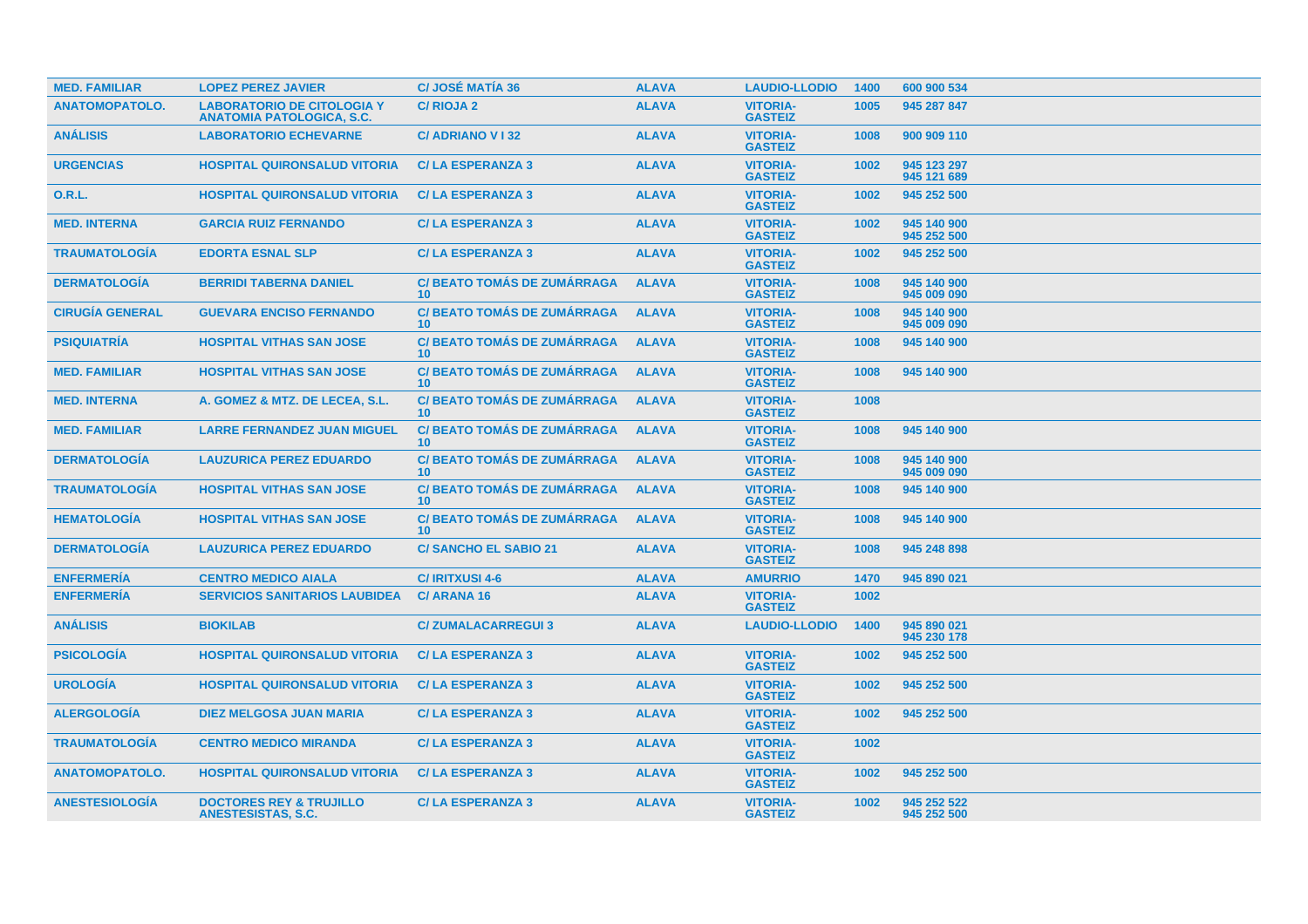| <b>HEMATOLOGÍA</b>     | <b>DIEGO BENITO MARIA JOSE</b>                                       | <b>C/BEATO TOMÁS DE ZUMÁRRAGA</b><br>10 <sup>1</sup>  | <b>ALAVA</b> | <b>VITORIA-</b><br><b>GASTEIZ</b> | 1008 | 945 140 900<br>945 009 090 |
|------------------------|----------------------------------------------------------------------|-------------------------------------------------------|--------------|-----------------------------------|------|----------------------------|
| <b>CIRUGÍA GENERAL</b> | <b>GUEVARA ENCISO FERNANDO</b>                                       | <b>C/BEATO TOMÁS DE ZUMÁRRAGA</b><br>10 <sup>°</sup>  | <b>ALAVA</b> | <b>VITORIA-</b><br><b>GASTEIZ</b> | 1008 | 944 601 678<br>945 140 900 |
| <b>DIGESTIVO</b>       | <b>GARCIA CAMPOS FRANCISCO</b>                                       | <b>C/BEATO TOMÁS DE ZUMÁRRAGA</b><br>10 <sup>°</sup>  | <b>ALAVA</b> | <b>VITORIA-</b><br><b>GASTEIZ</b> | 1008 | 945 140 900                |
| <b>PSIQUIATRIA</b>     | <b>UGARTE ALVARADO MARIA</b><br><b>BLANCA</b>                        | <b>C/BEATO TOMÁS DE ZUMÁRRAGA</b><br>10               | <b>ALAVA</b> | <b>VITORIA-</b><br><b>GASTEIZ</b> | 1008 | 945 140 900<br>945 009 090 |
| <b>REHABILITACIÓN</b>  | <b>HOSPITAL VITHAS SAN JOSE</b>                                      | <b>C/BEATO TOMÁS DE ZUMÁRRAGA</b><br>10 <sup>1</sup>  | <b>ALAVA</b> | <b>VITORIA-</b><br><b>GASTEIZ</b> | 1008 | 945 140 900                |
| <b>GINECOLOGÍA</b>     | GINEFERT, S.L.                                                       | <b>C/BEATO TOMÁS DE ZUMÁRRAGA</b><br>10 <sup>°</sup>  | <b>ALAVA</b> | <b>VITORIA-</b><br><b>GASTEIZ</b> | 1008 | 945 140 900<br>945 155 088 |
| <b>DERMATOLOGÍA</b>    | <b>MORENO DIAZ DE GUEREÑU MARIA</b><br><b>JOSE</b>                   | <b>C/ BEATO TOMÁS DE ZUMÁRRAGA</b><br>10 <sup>1</sup> | <b>ALAVA</b> | <b>VITORIA-</b><br><b>GASTEIZ</b> | 1008 | 945 140 900                |
| <b>ANESTESIOLOGIA</b>  | <b>HOSPITAL VITHAS SAN JOSE</b>                                      | <b>C/ BEATO TOMÁS DE ZUMÁRRAGA</b><br>10 <sup>1</sup> | <b>ALAVA</b> | <b>VITORIA-</b><br><b>GASTEIZ</b> | 1008 | 945 140 900                |
| <b>TRAUMATOLOGÍA</b>   | <b>LEGORBURU ORTEGA MIGUEL</b><br><b>ANGEL</b>                       | <b>C/BEATO TOMÁS DE ZUMÁRRAGA</b><br>10 <sup>1</sup>  | <b>ALAVA</b> | <b>VITORIA-</b><br><b>GASTEIZ</b> | 1008 | 945 140 900<br>945 009 090 |
| <b>CIRUGÍA GENERAL</b> | <b>FUENTES AZCOITIA JOSE IGNACIO</b><br><b>CARMELO</b>               | <b>PLZ AMÁRICA 4</b>                                  | <b>ALAVA</b> | <b>VITORIA-</b><br><b>GASTEIZ</b> | 1005 | 945 146 600                |
| <b>CIRUGÍA GENERAL</b> | <b>MARTINEZ DE ARAGON REMIREZ</b><br><b>DE ESPARZA GABRIEL JESUS</b> | <b>PLZ AMÁRICA 4</b>                                  | <b>ALAVA</b> | <b>VITORIA-</b><br><b>GASTEIZ</b> | 1005 | 945 146 600                |
| <b>TRAUMATOLOGÍA</b>   | <b>SERVICIOS SANITARIOS LAUBIDEA</b>                                 | <b>C/ESPERANZA 3</b>                                  | <b>ALAVA</b> | <b>VITORIA-</b><br><b>GASTEIZ</b> | 1002 | 945 252 500                |
| <b>REUMATOLOGÍA</b>    | <b>GOROSARRI ZUBIZARRETA XABIER</b><br><b>MIREN</b>                  | <b>C/SAN ANTONIO 25</b>                               | <b>ALAVA</b> | <b>VITORIA-</b><br><b>GASTEIZ</b> | 1005 | 945 139 463                |
| <b>RADIODIAGNÓST.</b>  | <b>HOSPITAL QUIRONSALUD VITORIA</b>                                  | <b>C/LA ESPERANZA 3</b>                               | <b>ALAVA</b> | <b>VITORIA-</b><br><b>GASTEIZ</b> | 1002 | 945 252 500                |
| <b>REHABILITACIÓN</b>  | <b>HOSPITAL QUIRONSALUD VITORIA</b>                                  | <b>C/LA ESPERANZA 3</b>                               | <b>ALAVA</b> | <b>VITORIA-</b><br><b>GASTEIZ</b> | 1002 | 945 252 500                |
| <b>TRAUMATOLOGÍA</b>   | <b>GAY-POBES VITORIA ANDRES</b><br><b>MARIA</b>                      | <b>C/ BEATO TOMÁS DE ZUMÁRRAGA</b><br>10 <sup>1</sup> | <b>ALAVA</b> | <b>VITORIA-</b><br><b>GASTEIZ</b> | 1008 | 945 140 900                |
| <b>C. REPARADORA</b>   | <b>UCP ESTETICA</b>                                                  | <b>C/ BEATO TOMÁS DE ZUMÁRRAGA</b><br>10 <sup>1</sup> | <b>ALAVA</b> | <b>VITORIA-</b><br><b>GASTEIZ</b> | 1008 | 945 140 900<br>654 140 262 |
| RADIODIAGNÓST.         | <b>HOSPITAL VITHAS SAN JOSE</b>                                      | <b>C/BEATO TOMÁS DE ZUMÁRRAGA</b><br>10 <sup>°</sup>  | <b>ALAVA</b> | <b>VITORIA-</b><br><b>GASTEIZ</b> | 1008 | 945 140 900                |
| <b>PODOLOGIA</b>       | <b>HOSPITAL VITHAS SAN JOSE</b>                                      | <b>C/BEATO TOMÁS DE ZUMÁRRAGA</b><br>10 <sup>°</sup>  | <b>ALAVA</b> | <b>VITORIA-</b><br><b>GASTEIZ</b> | 1008 | 945 140 900                |
| <b>C. REPARADORA</b>   | <b>UCP ESTETICA</b>                                                  | <b>C/BEATO TOMÁS DE ZUMÁRRAGA</b><br>10 <sup>°</sup>  | <b>ALAVA</b> | <b>VITORIA-</b><br><b>GASTEIZ</b> | 1008 | 945 140 900<br>945 135 500 |
| <b>CIRUGÍA GENERAL</b> | <b>HOSPITAL VITHAS SAN JOSE</b>                                      | <b>C/BEATO TOMÁS DE ZUMÁRRAGA</b><br>10 <sup>°</sup>  | <b>ALAVA</b> | <b>VITORIA-</b><br><b>GASTEIZ</b> | 1008 | 945 140 900                |
| <b>REUMATOLOGÍA</b>    | <b>GOROSARRI ZUBIZARRETA XABIER</b><br><b>MIREN</b>                  | <b>C/ BEATO TOMÁS DE ZUMÁRRAGA</b><br>10 <sup>°</sup> | <b>ALAVA</b> | <b>VITORIA-</b><br><b>GASTEIZ</b> | 1008 | 945 140 900<br>945 009 090 |
| <b>CARDIOLOGÍA</b>     | <b>HOSPITAL VITHAS SAN JOSE</b>                                      | <b>C/BEATO TOMÁS DE ZUMÁRRAGA</b><br>10 <sup>1</sup>  | <b>ALAVA</b> | <b>VITORIA-</b><br><b>GASTEIZ</b> | 1008 | 945 140 900                |
| <b>PSIQUIATRÍA</b>     | <b>CASO USERO CARLOS FRANCISCO</b>                                   | <b>PLZ AMÁRICA 4</b>                                  | <b>ALAVA</b> | <b>VITORIA-</b><br><b>GASTEIZ</b> | 1005 | 945 146 600                |
| <b>TRAUMATOLOGÍA</b>   | <b>LEGORBURU ORTEGA MIGUEL</b><br><b>ANGEL</b>                       | <b>PLZ AMÁRICA 4</b>                                  | <b>ALAVA</b> | <b>VITORIA-</b><br><b>GASTEIZ</b> | 1005 | 945 146 600                |
| <b>OFTALMOLOGÍA</b>    | <b>CLINICA OFTALMOLOGICA OKULAR C/ FLORIDA 32 BAJO</b>               |                                                       | <b>ALAVA</b> | <b>VITORIA-</b><br><b>GASTEIZ</b> | 1005 | 945 230 980                |
|                        |                                                                      |                                                       |              |                                   |      |                            |